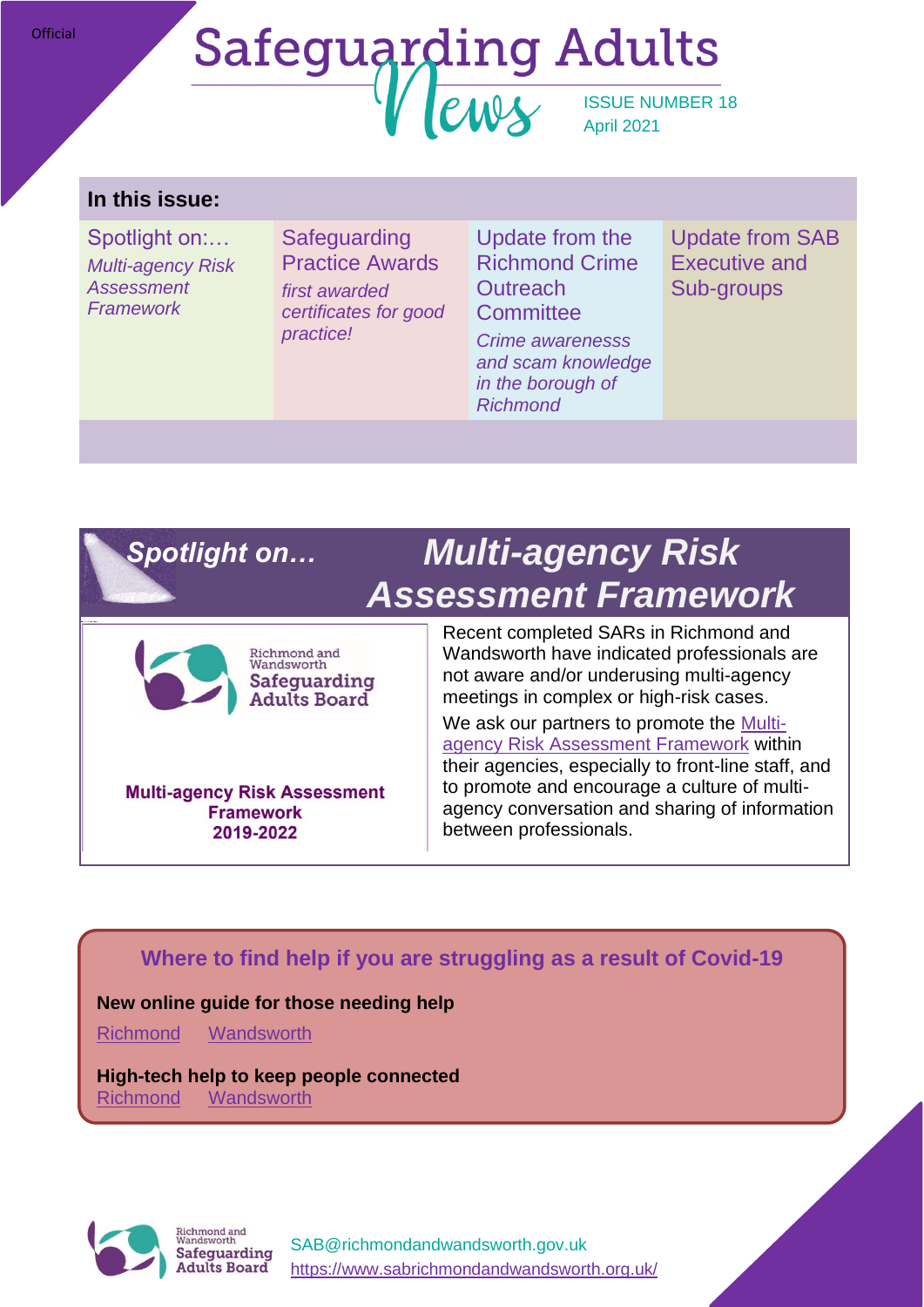ISSUE NUMBER 18 April 2021

## **Safeguarding Practice Awards**

The first Safeguarding Practice Awards have been granted! We present below our first nominations, both of which deserved recognition for their good work.



#### **Jess El-Kaddah**

*Specialist Safeguarding Professional Advisor Directorate of Adult Social Care and Public Health Richmond and Wandsworth Councils*

I was delighted to receive this Safeguarding Practice Award for a piece of work where I was the Safeguarding Adult Manager (SAM). This was a Statutory Provider Safeguarding Enquiry for a hospital. This type of enquiry is initiated when themes/concerns are identified as a result of

the individual safeguarding enquiries; these prompt the need for a multi-agency response at an organisational level.

When I reflect on this work, one of the key components was a good level of engagement from partners, including CCG, CQC and NHS England. This enquiry was conducted during the pandemic, which I initially thought would be quite challenging as we were still adjusting to a virtual way of working. However, this proved to be a real opportunity to engage with partners who ordinarily may have struggled to attend a face-to-face meeting due to competing commitments.

One of the key functions of the Safeguarding Adult Manager role is to coordinate the enquiry with support from the Enquiry Officer (Kate Buck) and Safeguarding Facilitators (Madeline Dunne and Lucy Collins) who take 'light touch' minutes. While I am very appreciative of the acknowledgment this award confers individually, I nevertheless recognise that this was very much a team effort. The importance of a well written, evidence-based, and proportionate enquiry report was very much confirmed by this piece of work. While enquiries identified a number of areas of learning for this hospital, the balanced way information was presented in this analysis supported our ability to reach a positive collaborative outcome.

In relation to good practice, one of the standout reasons in my opinion that made this piece of work so successful was the open and transparent communication between all partners involved. Regular meetings with the Provider and CCG ensured that everyone was clear about what enquiries were being made on individual cases and were therefore able to facilitate the provision of required information to assist with concluding enquiries.

Some of the learning identified included the need for more robust safeguarding systems, ensuring appropriate referrals are made to the local authority with sufficient information to facilitate relevant, joined-up decision making. In fact, this has strengthened the local authority's relationship with external agencies - evidenced by the fact that almost a year later, there remains a good communication pathway facilitating successful joined up working.

As we begin to emerge from the difficulties of the pandemic, such collaboration will only become more vital in providing the most effective support to those who need it most.

#### **Claire McMahon**

*Assistant Service Manager Department of Adult Social Care and Public Health Richmond and Wandsworth Councils*

Due to the fact this case is still active, details will be shared at a later date. We nevertheless wanted to congratulate Claire on the welldeserved award!





[SAB@richmondandwandsworth.gov.uk](mailto:SAB@richmondandwandsworth.gov.uk) <https://www.sabrichmondandwandsworth.org.uk/>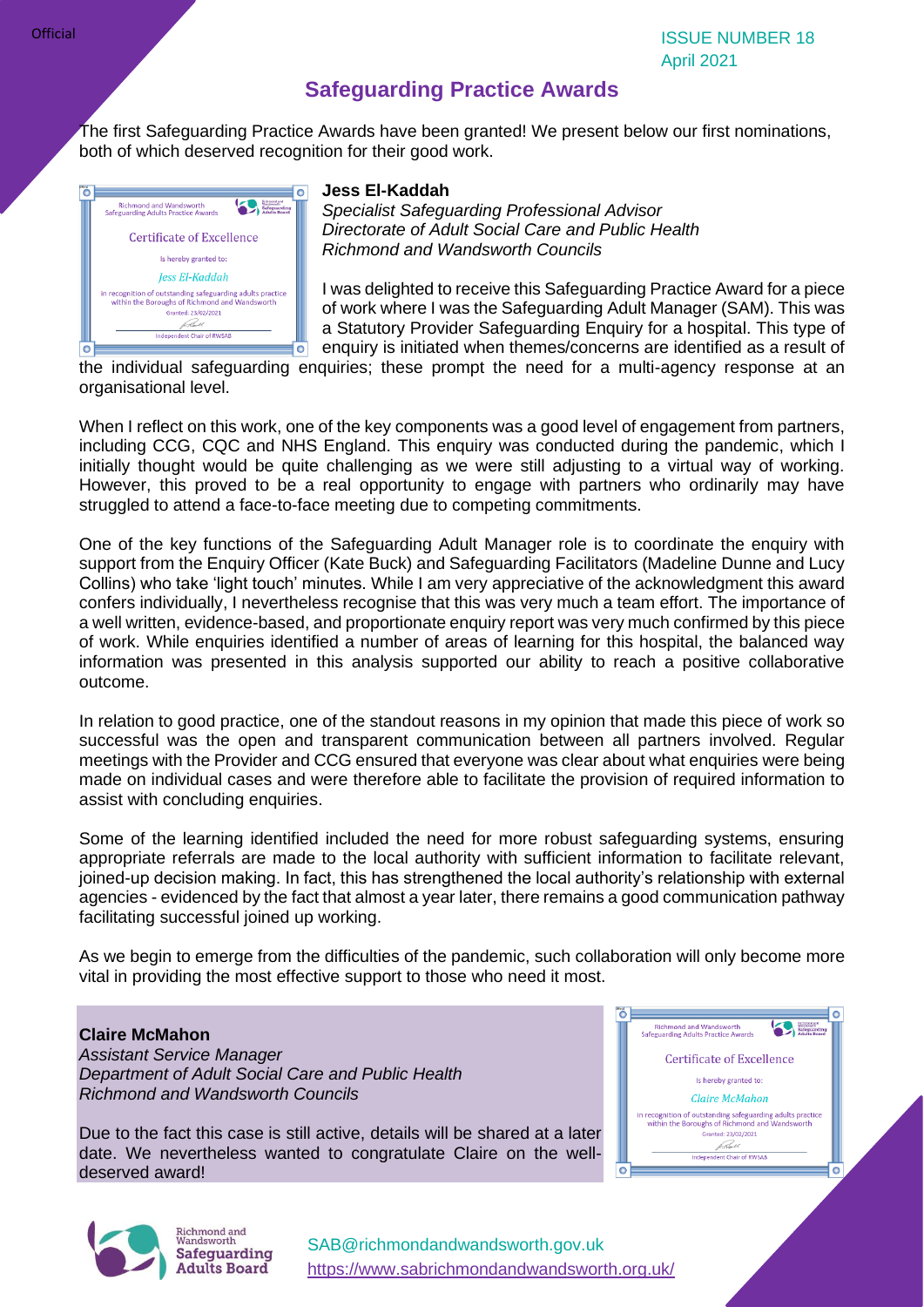## **Update from the Richmond Crime Outreach Committee**

*John Murray*

#### **CRIME AWARENESSS AND SCAM KNOWLEDGE IN THE BOROUGH OF RICHMOND**

A lot of activity goes on in Richmond borough under the above subject – much unseen! One such activity is the Crime Prevention Outreach Committee (CPOC) set up about two years ago to carry on and further develop the work of Sgt Les Jackson in giving scam prevention advice. This committee has 19 active members which includes volunteers (each one of whom has experience in particular fields), the Police Inspector in charge of the wards, other specialist Police officers, the NHS represented by safeguarding experts, trading standards, the Council and the Nat West bank.

We all work together to support each other and produce practical ideas to promote crime prevention knowledge. These ideas cover specialist leaflets covering travelling safety for females, many covering knowledge of fraud, especially covid related, telephone scams, and are used to running presentations on these subjects. Due to lock down such live sessions had to be suspended but video sessions are to be launched soon by the Police. Watch out for announcements in OWL (have you joined yet – [OWL](https://www.owl.co.uk/index.htm)  [\[Online Watch Link\]](https://www.owl.co.uk/index.htm)), twitter, "nextdoor" and via your local ward team.

There are several reasons why this committee exists – Richmond is one of the safest boroughs in London but it does attract scammers and others who target us as an affluent area. Telephone scammers could also target us by using the area codes for high value parts of the borough. Also scammers are becoming cleverer, more sophisticated and continually develop new areas to target. Covid-related fraud is of course an obvious example.

What do we actually do? All the parties mentioned above produce their own information, links to web sites, hold seminars and meetings, the last of course now all online. They often issue advice on the same themes – online safety, door step frauds, telephone scamming and email "phishing" to name but a few! We exchange ideas on these subjects, support their campaigns and swap information. This often saves considerable time as work has already been done on a subject by one of the members. Each one of the Council, the Police, trading standards, the banks and the NHS has specialist knowledge, and experience in many areas. Particularly the Police as this covers Action Fraud and other unique departments.

One important action is that we are always trying to get hard copies of the books shown below (and others where appropriate) to residents via "hubs", Community centres, Doctors' waiting rooms and other sites – [The Little Book of Big Scams –](https://www.met.police.uk/SysSiteAssets/media/downloads/central/advice/fraud/met/the-little-book-of-big-scams.pdf) 5th Edition (met.police.uk) and [little-booklet-of](https://www.met.police.uk/SysSiteAssets/media/downloads/central/advice/fraud/met/little-booklet-of-phone-scams.pdf)[phone-scams.pdf \(met.police.uk\)](https://www.met.police.uk/SysSiteAssets/media/downloads/central/advice/fraud/met/little-booklet-of-phone-scams.pdf). One of the important facts about scam awareness is that not everyone uses the internet. So they will not get phishing scams but are vulnerable to telephone, leaflet and door knocking fraud. And the protection advice for these scams is all on the web!

If you would like to get in touch, please email the [SAB@richmondandwandsworth.gov.uk](mailto:SAB@richmondandwandsworth.gov.uk), who will signpost.

## **Participation and Feedback**

Please submit short articles highlighting your or colleague's achievements or publicising planned events. We would also like feedback and suggestions on how we can make sure the newsletter is relevant and helpful. Please participate by emailing us at [sab@richmondandwandsworth.gov.uk](mailto:sab@richmondandwandsworth.gov.uk) with the **subject line 'SAB Newsletter'**.